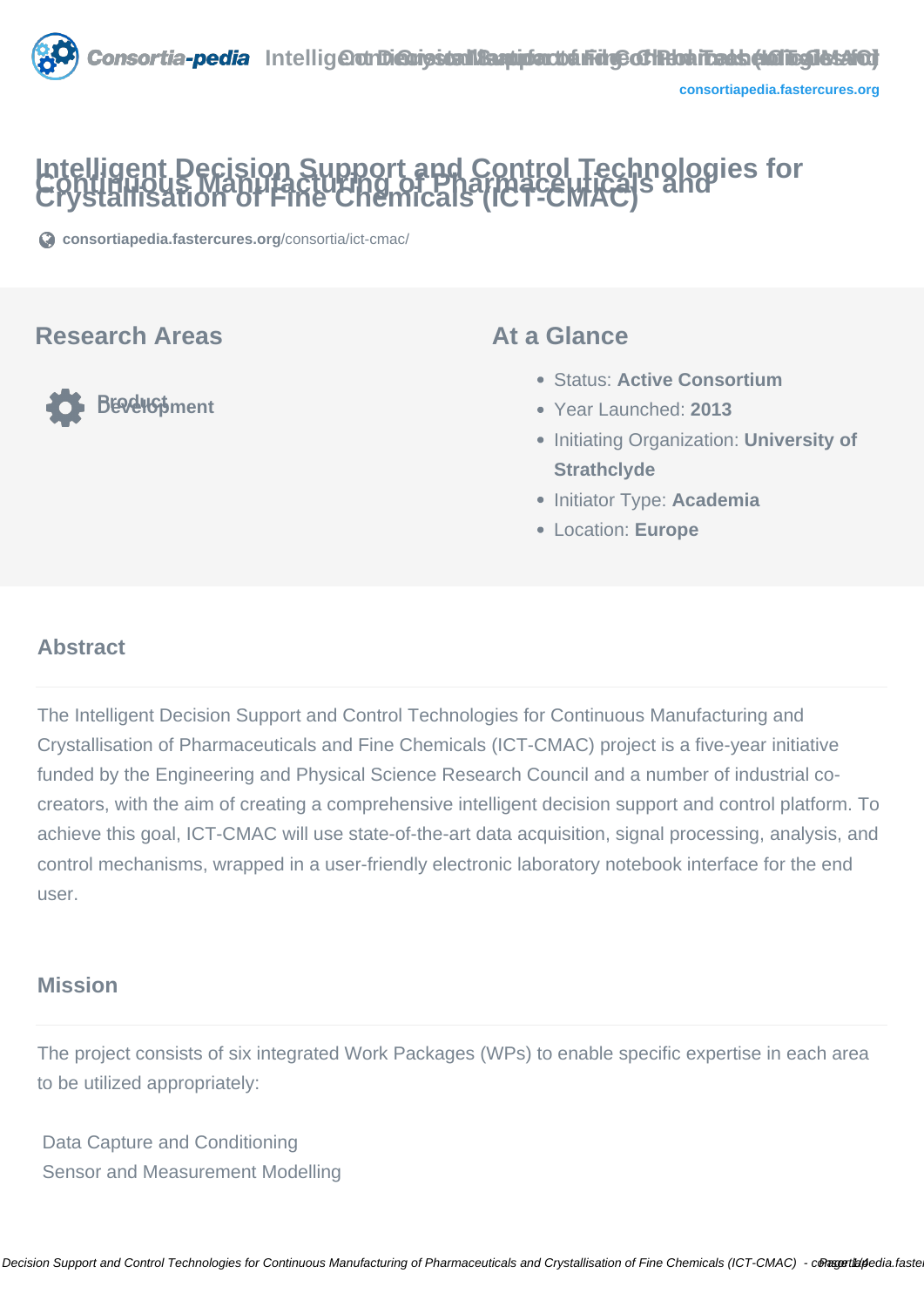

**[consortiapedia.fastercures.org](http://consortiapedia.fastercures.org/)**

 Intelligent Support Platform Robust Plant-wide Control People and Processes System Integration and Communication Interfaces (commences in Year 3)

## **Consortium History**

2015: Three academic papers published in Chemical Engineering Science and Chemical Engineering and Processing Intensification.

# **Structure & Governance**

#### Work Package 1: Data Capture and Conditioning

WP1 will create an integrated, multi-input data acquisition system that will bring together all measured data to a single point for subsequent processing and analysis. Existing measurement techniques such as infrared, ultraviolet, and Raman spectroscopy will be combined with newer instrumentation such as acoustics and hyperspectral imaging. Data traffic will be optimized through the acquisition system in preparation for further real-time data analysis and control.

#### Work Package 2: Sensor and Measurement Modelling

WP2 will extract quantitative attributes for crystalline particles across the manufacturing process. Measured data will be used as input to data analysis and inversion techniques, which will allow best estimates of particle attributes to be made at a particular process point.

#### Work Package 3: Intelligent Support Platform

WP3 will deliver an intelligent support environment for the crystallization process using machine learning and statistical modeling. By combining data captured by WP1 with expert process knowledge, the analysis performed in WP3 will inform the control decisions made by WP4.

#### Work Package 4: Robust Plant-Wide Control

 WP4 will deliver a tailored, agile, self-adaptive, and robust plant-wide control strategy. To do this, a model-based predictive-adaptive control framework will be used. A hybrid approach will combine rulebased and data-driven systems, including intelligent support information from WP3.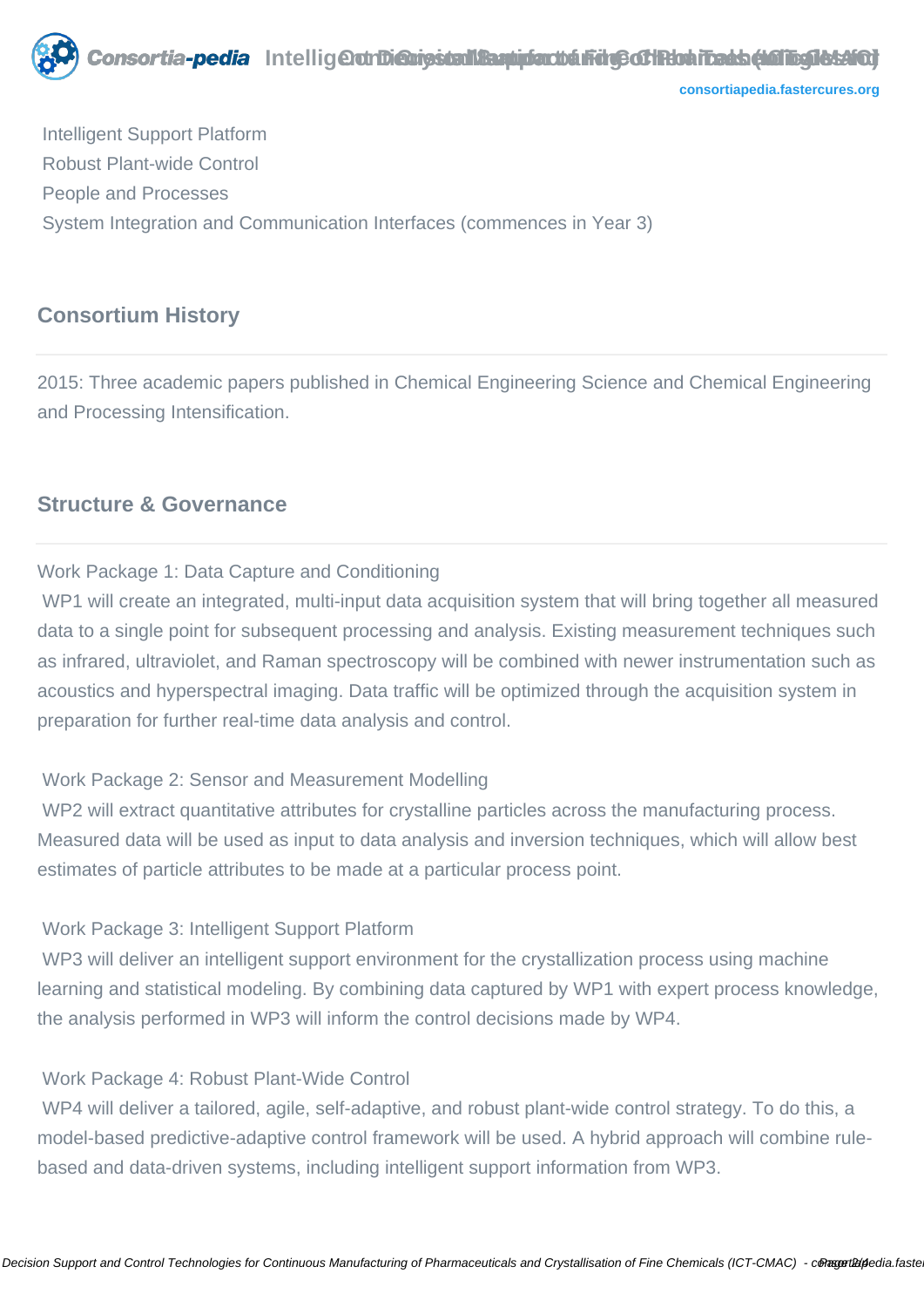

#### Work Package 5: People and Processes

 After evaluation of the available options for an ICT-enabled lab environment, WP5 will implement the optimum solution, which will be deployed and trialed within the continuous manufacturing and crystallization community. Electronic laboratory notebooks will be used to bring together user experiment details, data captured, and analysis carried out into a single, coherent, and searchable platform.

Homepage [http://www.cmac.ac.uk/ICT-CMAC\\_overview.htm](http://www.cmac.ac.uk/ICT-CMAC_overview.htm)

## **Sponsors & Partners**

Principal Investigator Ivan Andonovic Department of Electronic and Electrical Engineering University of Strathclyde phone: +44 (0)141 5482537

 Co-Investigator and Director of CMAC Alastair Florence Strathclyde Institute of Pharmacy and Biological Sciences University of Strathclyde phone: +44 (0)141 548 4877 email: [alastair.florence@strath.ac.uk](mailto:alastair.florence@strath.ac.uk)

 Industrial Director Craig Johnston phone: +44 (0)141 548 2240 email: [craig.johnston.101@strath.ac.uk](mailto:craig.johnston.101@strath.ac.uk)

 Technical Project Manager/Researcher Alison Cleary Department of Electronic and Electrical Engineering University of Strathclyde phone: +44 (0)141 548 2074